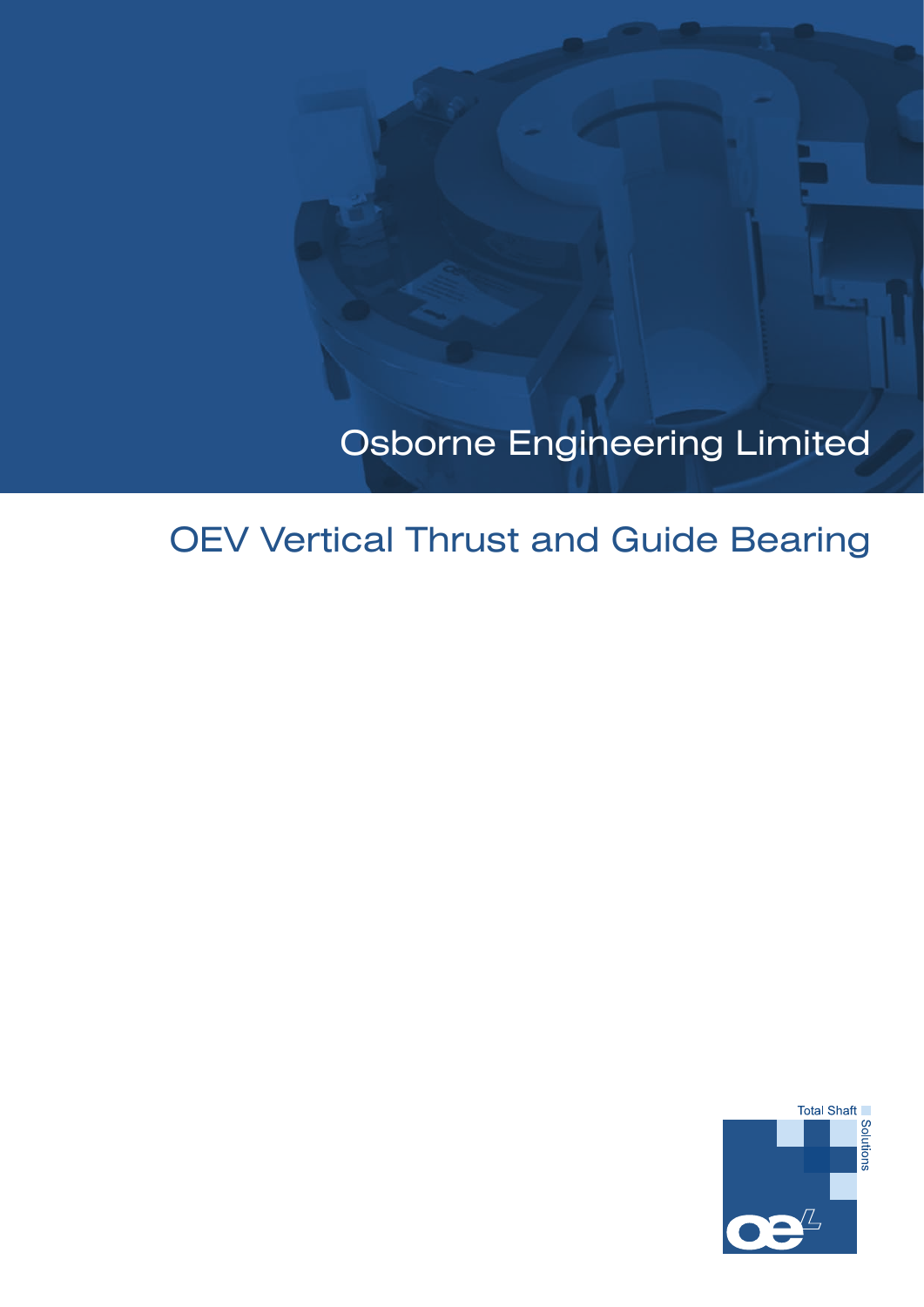# General Description

The Osborne Vertical Bearing is a comprehensive self contained standard assembly comprising a thrust collar, thrust and journal bearing pads, cooling mechanism and outer casing. Additional monitoring and ancillary features are incorporated to meet customer requirements. Radial and axial loads are transmitted through the thrust collar to the corresponding thrust and journal pads which support the load by generating and sustaining a hydrodynamic oil film. Preloaded journal pads are provided as standard to offer increased stability together with handed thrust pads to maximise on load carrying capacity. The internal components operate within an oil flooded chamber facilitating operation in demanding and otherwise corrosive environments. For applications which require electrical insulation, bearing assemblies can be supplied with an insulated thrust collar. Outer housings are supplied primed for weather resistance, ready for final coating. Customer specific paint requirements can also be accommodated.

# Typical Applications



# Vertical bearing selection guide

|                   | Maximum Shaft |     |     |                         | Maximum Downwards Startup<br>Thrust Load (kN) |     |                   | Maximum Downwards<br>Running Thrust Load (kN) |     | Max Upward<br>Startup Load<br>(KN) | Max Upward<br>Running Load<br>(kN) | Approx Max<br>Radial Load<br>(kN) |  |
|-------------------|---------------|-----|-----|-------------------------|-----------------------------------------------|-----|-------------------|-----------------------------------------------|-----|------------------------------------|------------------------------------|-----------------------------------|--|
| SIZE              | <sub>S</sub>  | M   |     | <sub>S</sub><br>M<br>L. |                                               |     | <sub>S</sub><br>M |                                               |     |                                    |                                    |                                   |  |
| OEV <sub>6</sub>  | 68            | 89  | 105 | 29                      | 23                                            | 17  | 42                | 33                                            | 20  | 16                                 | 19                                 | 5.5                               |  |
| OEV <sub>7</sub>  | 78            | 107 | 126 | 43                      | 32                                            | 25  | 62                | 47                                            | 29  | 20                                 | 29                                 | 7.4                               |  |
| OEV <sub>8</sub>  | 90            | 131 | 153 | 62                      | 45                                            | 35  | 97                | 56                                            | 40  | 32                                 | 47                                 | 9.8                               |  |
| OEV <sub>9</sub>  | 115           | 160 | 187 | 89                      | 66                                            | 51  | 155               | 115                                           | 89  | 45                                 | 77                                 | 15.6                              |  |
| OEV 10            | 142           | 190 | 222 | 123                     | 93                                            | 72  | 215               | 163                                           | 126 | 55                                 | 95                                 | 21.7                              |  |
| <b>OEV 11</b>     | 165           | 225 | 263 | 174                     | 131                                           | 101 | 309               | 229                                           | 177 | 87                                 | 149                                | 29.3                              |  |
| OEV <sub>12</sub> | 192           | 256 | 300 | 224                     | 171                                           | 132 | 392               | 299                                           | 230 | 108                                | 185                                | 39.5                              |  |
| OEV <sub>13</sub> | 216           | 293 | 343 | 296                     | 224                                           | 172 | 518               | 391                                           | 302 | 143                                | 246                                | 48.2                              |  |
| OEV <sub>14</sub> | 256           | 352 | 411 | 422                     | 315                                           | 243 | 739               | 552                                           | 426 | 173                                | 298                                | 73                                |  |

Maximum downward startup thrust values shown in the table above equate to a maximum starting thrust pressure of 2.4MPa. If actual starting pressures exceed this value provision for high pressure oil lift (jacking) can be provided. The maximum upward start up and running thrust load values will be supported by a tilting pad thrust bearing assembly. However if load and duration values are sufficiently low a whitemetal location face (bump) can be provided.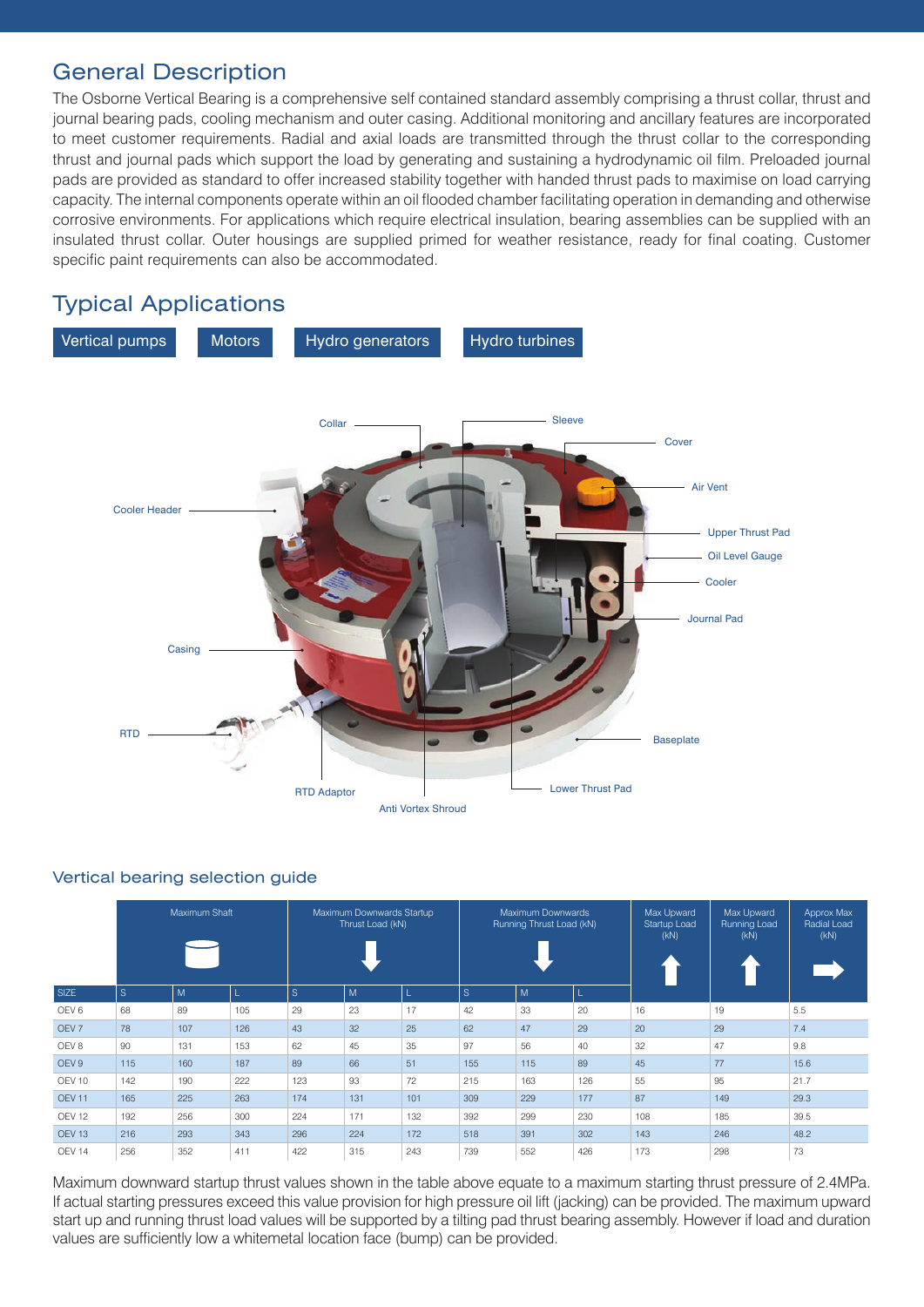

#### Vertical bearing standard dimensions External and machine facing dimensions

| <b>CODES</b>      |     |       | B.    | $\sim$<br>U |    |                 |       | G  | н  |     |     |      | K   |     |                 | M   | N   |     |                 | P   | O                 |       |
|-------------------|-----|-------|-------|-------------|----|-----------------|-------|----|----|-----|-----|------|-----|-----|-----------------|-----|-----|-----|-----------------|-----|-------------------|-------|
| SIZE              |     | S.    | M, L  |             |    |                 |       |    |    |     | S.  | M, L |     |     | <b>EXTENDED</b> |     |     |     | <b>EXTENDED</b> |     |                   |       |
| OEV <sub>6</sub>  | 310 | 140   | 169   | 12          |    | M <sub>12</sub> | 279.5 | 30 | 28 | 355 | 105 | 133  | 161 | 141 | 174             | 42  | 43  | 93  | 126             | 47  | G1/2"             | G1/4" |
| OEV <sub>7</sub>  | 358 | 165.1 | 191   | 12          | 10 | M <sub>16</sub> | 324   | 35 | 34 | 375 | 133 | 159  | 191 | 157 | 196             | 45  | 49  | 104 | 143             | 49  | G1/2 <sup>n</sup> | G1/4" |
| OEV 8             | 418 | 190.5 | 220   | 12          | 10 | M16             | 380   | 38 | 34 | 435 | 137 | 183  | 217 | 182 | 228             | 50  | 52  | 125 | 171             | 55  | G1/2"             | G1/4" |
| OEV <sub>9</sub>  | 460 | 228.6 | 256   | 15          | 10 | M <sub>16</sub> | 425.5 | 41 | 34 | 500 | 186 | 227  | 273 | 210 |                 | 54  | 60  | 140 |                 | 64  | G3/4"             | G1/4" |
| OEV 10            | 552 | 279.4 | 309.9 | 15          | 12 | M20             | 508   | 50 | 40 | 575 | 235 | 261  | 324 | 245 |                 | 70  | 70  | 165 |                 | 80  | G3/4"             | G3/8" |
| <b>OEV 11</b>     | 610 | 330   | 355.9 | 15          | 12 | M20             | 568   | 60 | 40 | 630 | 268 | 310  | 382 | 280 |                 | 85  | 85  | 180 |                 | 100 | G3/4"             | G3/8" |
| OEV <sub>12</sub> | 698 | 368   | 398.9 | 15          | 12 | M20             | 654   | 65 | 40 | 718 | 315 | 356  | 437 | 305 |                 | 100 | 95  | 200 |                 | 110 | G3/4"             | G3/8" |
| OEV <sub>13</sub> | 813 | 400   | 457.7 | 15          | 12 | M <sub>24</sub> | 770   | 70 | 50 | 825 | 360 | 407  | 501 | 345 |                 | 105 | 105 | 235 |                 | 110 | G3/4"             | G1/2" |
| OEV <sub>14</sub> | 914 | 440   | 532.7 | 15          | 12 | M24             | 864   | 75 | 50 | 938 | 457 | 485  | 595 | 380 |                 | 115 | 115 | 260 |                 | 120 | G3/4"             | G1/2" |

## Lubrication Methods

The OEV bearing range is designed for two types of cooling. Completely self contained water cooled or circulating oil cooled using an external lubrication system. Water cooling is provided using our standard Cupro-Nickel wire wound cooling tube, other materials can also be used depending upon specification requirements, such as titanium and stainless steel. Circulated oil cooling is utilised when cooling water is not available or cooling tubes are not desirable.

## Temperature Measurement

Temperature measurement is the preferred condition monitoring tool for most bearing assemblies. OEV bearing assemblies can be supplied with RTD's for accurate measurement of the thrust pad, journal pad & oil bath temperatures. Local dial thermometers can also be added for simple temperature reading. All of these instruments can be fitted with thermowells allowing removal without the need to drain oil from the bearing. Customer preferred instruments can be incorporated into our designs or details of our preferred standard instruments can be provided upon request.

## **Transportation Weights (Kg) Oil Sump Capacity (Litres)**

|              | SIZE 6 7 8 9 10 11 12 13 14 |                                               |  |  |  |
|--------------|-----------------------------|-----------------------------------------------|--|--|--|
| S —          | 60                          | 85   128   168   305   448   630   924   1342 |  |  |  |
| M            | 56                          | 79   115   165   280   405   575   830   1190 |  |  |  |
| $\mathbf{L}$ | 53                          | 75   108   148   250   355   504   733   1008 |  |  |  |



|  | <sup>1</sup> KEY   2x2   5x5   10x8   16x10   22x14   32x18   45x25   63x32 <sub> </sub>     |  |  |  |
|--|----------------------------------------------------------------------------------------------|--|--|--|
|  | SHAFT   10 - 22   22 - 44   44 - 65   65 - 95   95 - 150   150 - 230   230 - 350   330 - 500 |  |  |  |



Oil circulation path during bearing operation